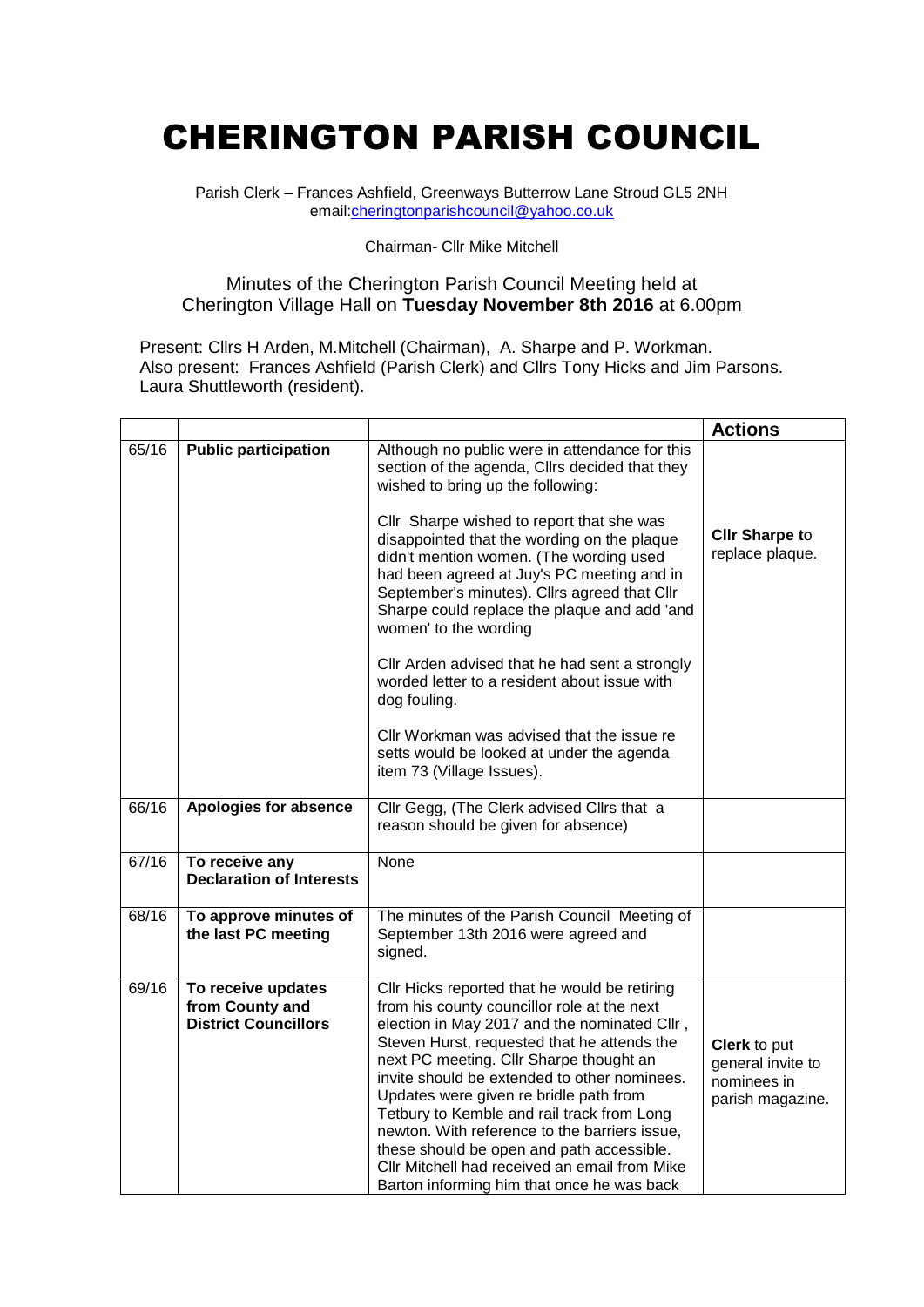|       |                                                                                                                                         | from holiday a meeting would take place with<br>Mark Neal, Estate Manager. Clirs thought a<br>representative from the PC should attend the<br>meeting.<br>Cllr Workman brought up the issue of setts on<br>the green and advised that a meeting with the<br>Highways manager had been set up for<br>November 14 <sup>th</sup> to discuss spec for the work.<br>Cllr Parsons didn't have anything to report.<br>Cllr Mitchell asked him where the funding had<br>been spent which was earmarked for rolling<br>out broadband to the 5% not adequately<br>covered.<br>Agreed that residents should be advised to<br>sign up with Gigaclear and PC to look at what<br>Frampton Mansell are doing re broadband<br>reception. | Cllrs to look at<br>spec and site. To<br>be discussed<br>further at<br>January's PC<br>meeting.<br><b>CIIr Parsons to find</b><br>out where money<br>has been spent re<br>broadband |
|-------|-----------------------------------------------------------------------------------------------------------------------------------------|--------------------------------------------------------------------------------------------------------------------------------------------------------------------------------------------------------------------------------------------------------------------------------------------------------------------------------------------------------------------------------------------------------------------------------------------------------------------------------------------------------------------------------------------------------------------------------------------------------------------------------------------------------------------------------------------------------------------------|-------------------------------------------------------------------------------------------------------------------------------------------------------------------------------------|
| 70/16 | <b>Planning</b>                                                                                                                         |                                                                                                                                                                                                                                                                                                                                                                                                                                                                                                                                                                                                                                                                                                                          |                                                                                                                                                                                     |
|       | i) To respond to any<br>planning applications<br>received<br>ii) To receive progress<br>reports on previous<br>applications for 2015/16 | 16/03991/FUL Hailstone Barn - Proposed<br>stable block, stores, studio and<br>accommodation. Construction of a new<br>access road at Hailstone Barn.<br>Clirs reported that the development couldn't<br>be seen from the road and therefore had no<br>comments to make.<br>The Clerk advised that no decisions had been<br>made since the last meeting.                                                                                                                                                                                                                                                                                                                                                                  |                                                                                                                                                                                     |
| 71/16 | <b>Financial issues</b><br>i) To receive and<br>authorise any payments<br>in accordance with the<br><b>Finance Report</b>               | The finance report was circulated prior to the<br>PC meeting. Payments were approved and<br>cheques signed. Cllrs were advised of bank<br>balance for the Lloyds account. Clerk<br>reported that the Annual Return had advised<br>that part one and two should be signed at<br>different PC meetings                                                                                                                                                                                                                                                                                                                                                                                                                     |                                                                                                                                                                                     |
|       | ii) To record any<br>payments received for<br>car park fees for<br>2016/17 since the last<br>meeting<br>iii) To consider the draft      | One payment still outstanding.                                                                                                                                                                                                                                                                                                                                                                                                                                                                                                                                                                                                                                                                                           | <b>CIIr Sharpe to</b><br>follow up<br>outstanding<br>payment                                                                                                                        |
|       | budget for 2017/18                                                                                                                      | The Clerk distributed an amended budget<br>sheet as she'd not updated top line of<br>spreadsheet previously sent out and went on<br>to explain figures in each section. Cllr Mitchell<br>said he wasn't inclined to increase the precept<br>in the next financial year. Clerk advised that<br>the tax base figure would arrive from CDC in<br>December and precept would need to be set<br>in January.                                                                                                                                                                                                                                                                                                                   | Clerk to send out<br>updated<br>spreadsheet<br>Budget to be<br>agreed at<br>January's<br>meeting and<br>precept set.                                                                |
|       |                                                                                                                                         |                                                                                                                                                                                                                                                                                                                                                                                                                                                                                                                                                                                                                                                                                                                          |                                                                                                                                                                                     |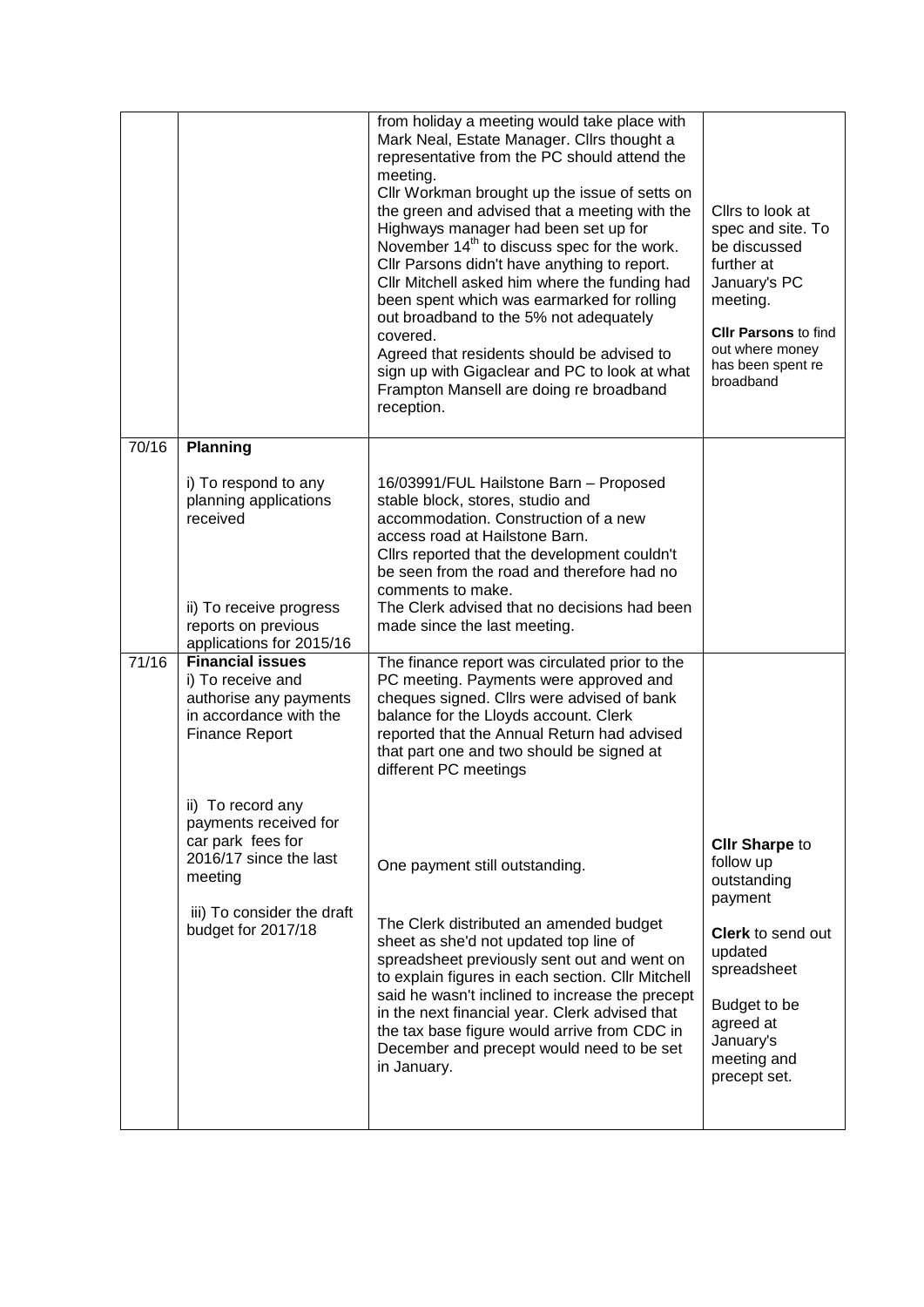| $\sqrt{72/16}$ | <b>Housing development</b><br>in the Cotswolds<br>To discuss proposals<br>from neighbouring<br>council about straw poll<br>on housing needs                           | Cllr Sharpe said there was sufficient low cost,<br>rented housing in the parish. The Clerk asked<br>if local people had been asked if they wanted<br>affordable housing to buy and advised that a<br>housing needs survey would be required.<br>Cllrs agreed that affordable housing wasn't<br>feasible for Cherington.                                           |                                                                                                                                                              |
|----------------|-----------------------------------------------------------------------------------------------------------------------------------------------------------------------|-------------------------------------------------------------------------------------------------------------------------------------------------------------------------------------------------------------------------------------------------------------------------------------------------------------------------------------------------------------------|--------------------------------------------------------------------------------------------------------------------------------------------------------------|
| 73/16          | To receive updates,<br>reports and action on<br>village related issues<br>i) To receive<br>feedback/update on any<br>developments re<br>barriers on byway             | Discussed under agenda item 72/16                                                                                                                                                                                                                                                                                                                                 |                                                                                                                                                              |
|                | ii) To review issues of<br>broadband                                                                                                                                  | Some issues re broadband were previously<br>discussed under agenda item 69/16.<br>Clerk advised that Misereden had new<br>broadband provision via Voneus.<br>Cllrs reported that Grove Park has fibre optics<br>installed. Concerns about costs of private<br>installation. Suggested that anyone with<br>telephone number 841 should register with<br>Gigaclear. |                                                                                                                                                              |
|                | iii) To receive update on<br>Christmas events in<br>Cherington                                                                                                        | Tree to be installed a few days before the<br>event on 3 <sup>rd</sup> December. Christmas Tree event<br>to take place after Christingle service. PC to<br>organise refreshments in the village hall.                                                                                                                                                             | <b>Clirs Mitchell and</b><br>Arden to organise<br>installation of tree<br>Cllr Sharpe -<br>mince pies<br>Cllr Workman-<br>wine<br>Cllr Gegg - mulled<br>wine |
|                | To identify subject<br>iv)<br>matter and who is to<br>write articles for<br>forthcoming editions of<br>the Villager for<br>December and January<br>(Combined edition) | Cllr Sharpe reported that Cllr Gegg was<br>writing articles for the next magazine.                                                                                                                                                                                                                                                                                | CIIr Gegg to write<br>articles for<br>December's<br>magazine                                                                                                 |
| 74/16          | To receive Clerk's<br>report and any<br>correspondence<br>received                                                                                                    | The Clerk's report was circulated prior to the<br>meeting.                                                                                                                                                                                                                                                                                                        |                                                                                                                                                              |
|                | i) To agree PC meeting<br>dates for 2017 (draft<br>dates sent out with<br>agenda)<br>ii) Review of stiles and<br>pill boxes in Cherington                             | Dates for 2107 were agreed.<br>(see attached list)<br>Cllrs said there was a stone stile in<br>Cherington and a pill box near the airfield.<br>Cllrs happy to endorse survey being carried<br>out by an Avening Cllr.                                                                                                                                             | <b>Clerk to let</b><br>Avening know of<br>PC's<br>endorsement                                                                                                |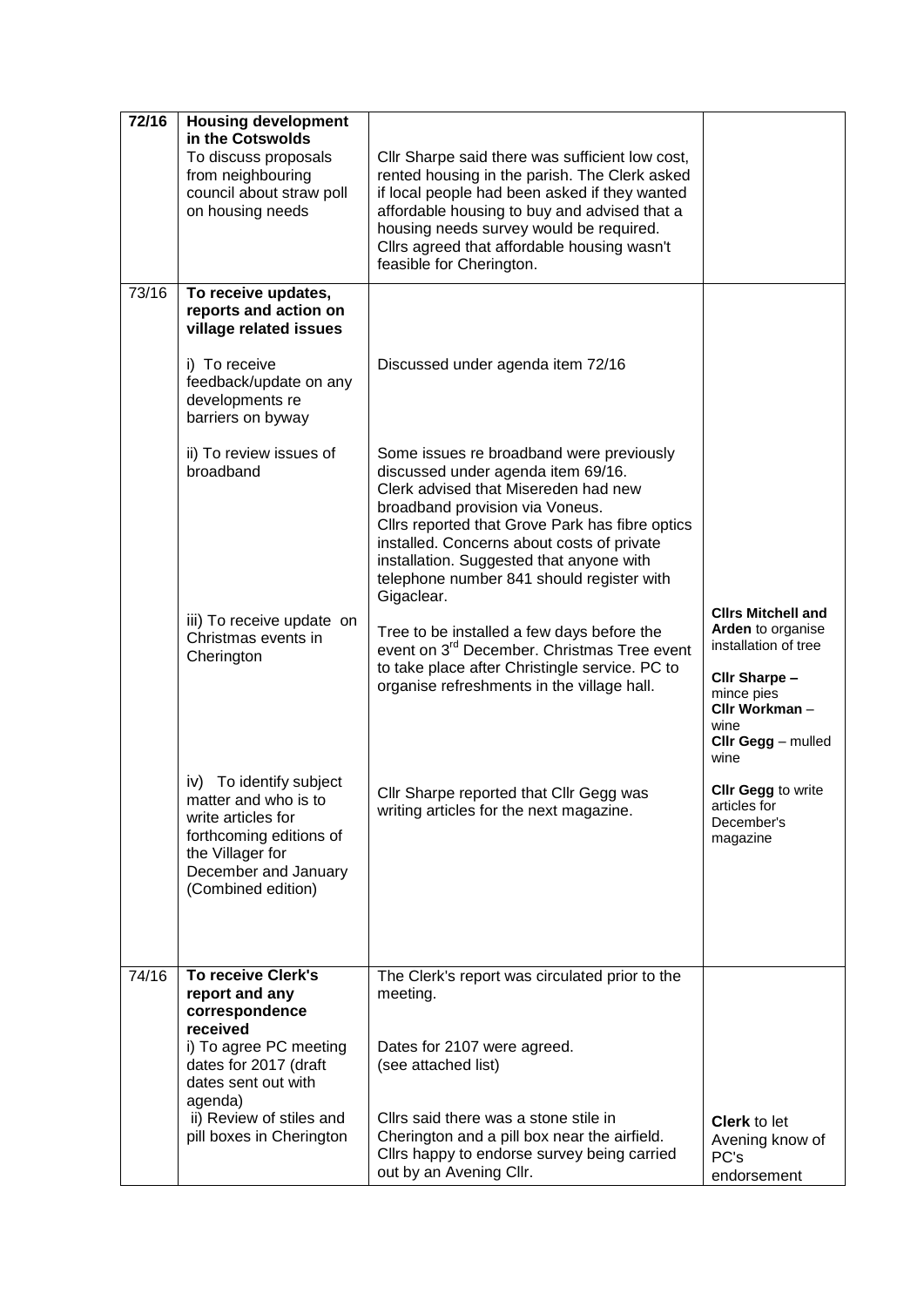| 75/16 | <b>Councillors'</b><br>submissions | None                                                                          |  |
|-------|------------------------------------|-------------------------------------------------------------------------------|--|
| 76/16 | Date of next meeting               | Tuesday January 10th 2017 at 6.00pm at<br><b>Toad Hall, Trull Farm, Trull</b> |  |
|       |                                    | There being no further business the meeting<br>closed at 7.30pm               |  |